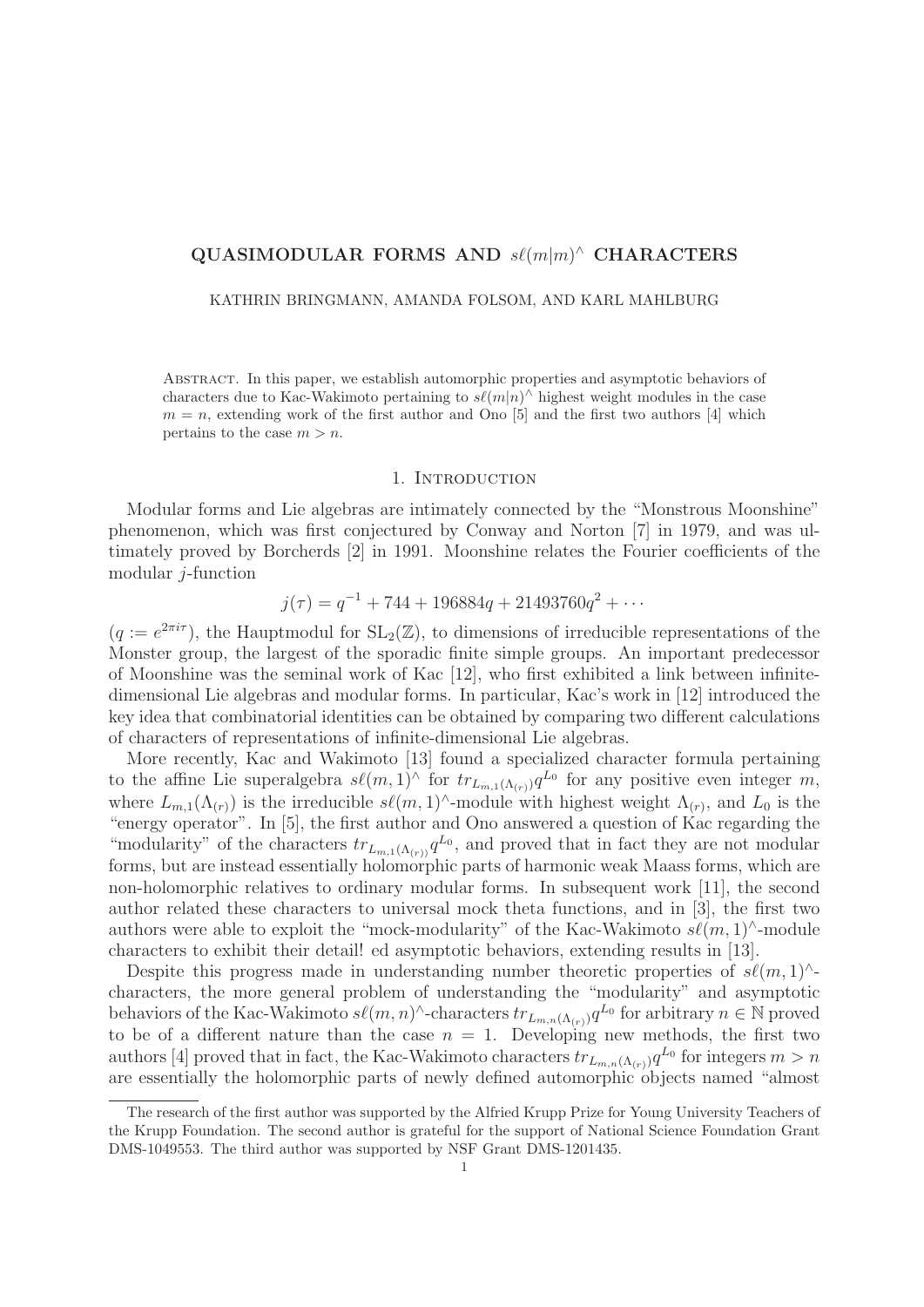harmonic Maass forms". Loosely speaking these functions are sums of harmonic weak Maass forms under iterates of the raising operator multiplied by almost holomorphic modular forms. The space of almost harmonic Maass forms contains harmonic weak Maass forms, which are the automorphic objects underlying the modern theory of mock modular forms [6], as a special class. We refer the reader to [4] for more details on these automorphic functions.

We establish automorphic properties and asymptotic behaviors of characters due to Kac-Wakimoto pertaining to  $s\ell(m|n)$ <sup> $\wedge$ </sup> highest weight modules in the case  $m = n$ , extending work of the first two authors [4] on the cases  $m>n$ . For simplicity, we assume throughout that  $m$  is even.

We point out that unlike the case of  $n = 1$  studied in [5], one does not have the luxury of beginning with a multivariable Appell-Lerch sum expression for  $tr_{L_{m,n}(\Lambda_{(r)})}q^{L_0}$  for arbitrary n. Instead, we consider the generating function as given by Kac and Wakimoto for the specialized characters  $\text{ch}F_r(\tau)$ 

$$
(1.1) \qquad \text{ch}F := \sum_{r \in \mathbb{Z}} \text{ch}F_r(\tau) \zeta^r = e^{\Lambda_0} \prod_{k \ge 1} \frac{\prod_{i=1}^m \left(1 + \zeta w_i q^{k - \frac{1}{2}}\right) \left(1 + \zeta^{-1} w_i^{-1} q^{k - \frac{1}{2}}\right)}{\prod_{j=1}^m \left(1 - \zeta w_{m+j} q^{k - \frac{1}{2}}\right) \left(1 - \zeta^{-1} w_{m+j}^{-1} q^{k - \frac{1}{2}}\right)},
$$

where  $\text{ch}F_r(\tau) = \text{ch}F_{rm}(\tau)$ ,  $\zeta := e^{2\pi i z}$ , and  $e^{\Lambda_0}$  and  $w_s$  are certain operators [13], which are to be considered as formal variables. To simplify the situation, we set  $e^{\Lambda_0}$  and all  $w_s$  equal to 1 in (1.1). Once we have established the automorphic properties of the characters  $chF_r(\tau)$ , it is not difficult to deduce the automorphic properties of the characters  $tr_{L_{m,m}(\Lambda_{(r)})}q^{L_0}$  using the relationship (see [13])

(1.2) 
$$
\text{tr}_{L_{m,m}(\Lambda_{(r)})} q^{L_0} = \text{ch} F_r(\tau) \cdot \prod_{k \ge 1} (1 - q^k) ,
$$

and the fact that  $q^{\frac{1}{24}} \prod_{k \geq 1} (1 - q^k) = \eta(\tau)$  is a well known modular form of weight  $1/2$  (see §2). We adopt the following notation for the specialized Kac-Wakimoto characters (1.1):

(1.3) 
$$
\operatorname{ch} F = i^m \varphi \left( z + \frac{\tau}{2}; \tau \right),
$$

where  $\varphi$  is an explicit quotient of Jacobi theta functions defined in (3.2).

In light of (1.3), we proceed in our study of the Kac-Wakimoto characters by investigating the automorphic properties of the Fourier coefficients of  $\varphi(z;\tau)$ 

$$
\varphi(z;\tau) = \sum_{r \in \mathbb{Z}} \chi_r(\tau) \zeta^r.
$$

Remark 1. The automorphic properties of the Kac-Wakimoto characters  $chF_r(\tau)$  may be deduced from those of  $\chi_r(\tau)$ , as discussed in [4]. More specifically, moving from  $\varphi(z;\tau)$  to chF essentially corresponds to the elliptic shift  $z \mapsto z + \frac{\tau}{2}$  applied to the function  $\varphi(z;\tau)$  (see §3 of [4] for more detail). Note that the coefficients depend on the range in which  $\zeta$  is taken. Throughout we assume that  $0 < \text{Im}(z) < \text{Im}(\tau)$ . We note that this (up to the boundary case) can be achieved by elliptic transformations. By moving to a different range "wallcrossing" occurs (see [4] for details).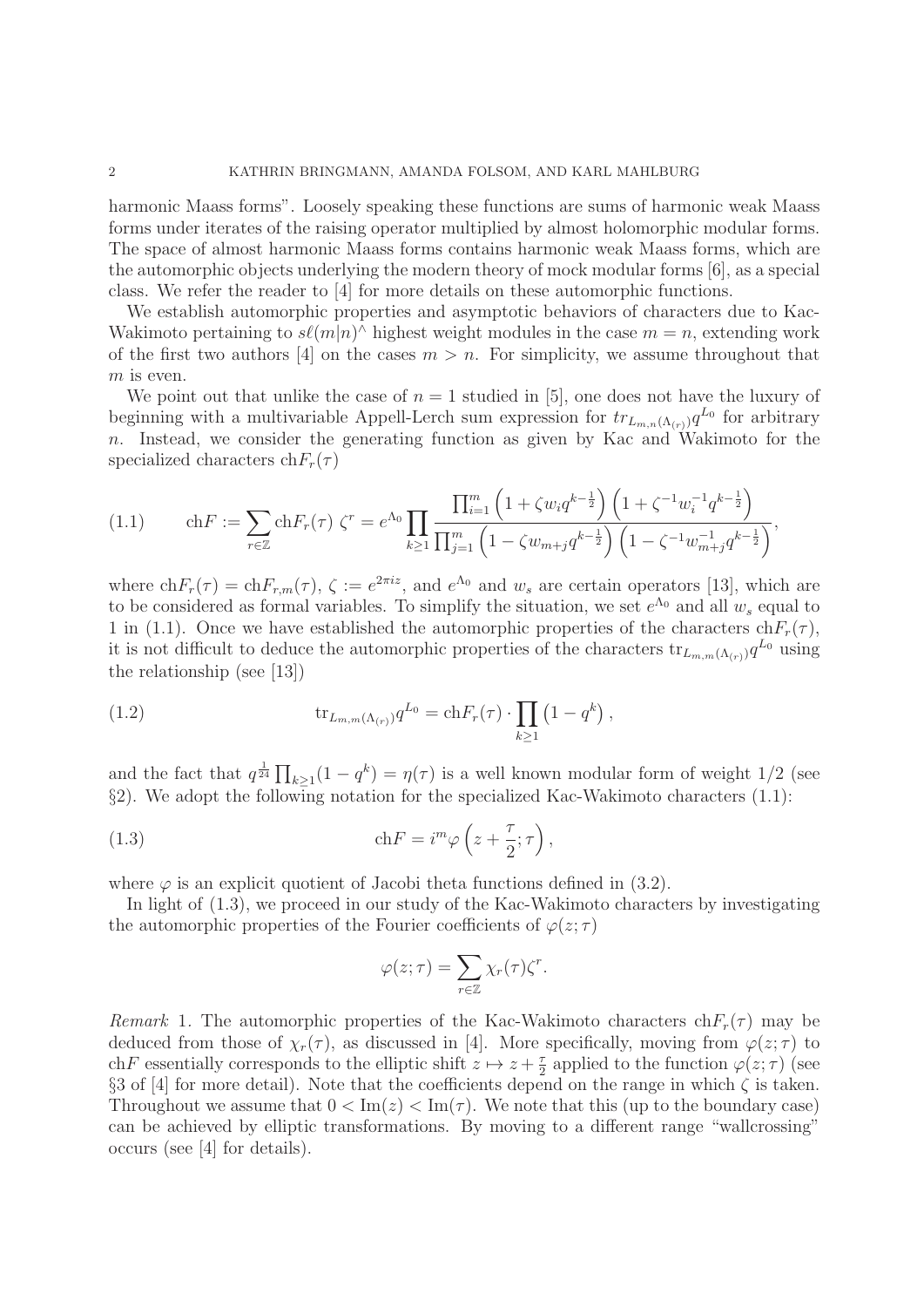Our first main result establishes the automorphic properties of  $\chi_r(\tau)$ . In what follows, we define the Nebentypus character  $\psi$  for matrices  $\gamma = \begin{pmatrix} a & b \\ c & d \end{pmatrix} \in \Gamma_0(2)$  by

(1.4) 
$$
\psi(\gamma) = \psi_m(\gamma) := (-1)^{\frac{mc}{4}}.
$$

Moreover, we require the well-known Eisenstein series  $E_{2i}(\tau)$ , which are defined in (2.2). For  $j \geq 2$ , they are holomorphic modular forms, while  $E_2(\tau)$  is a *quasimodular* form (see §2). The Bernoulli numbers  $B_r$  are defined for integers  $r \geq 0$  by the generating function

(1.5) 
$$
\frac{t}{e^t - 1} = \sum_{r \ge 0} B_r \frac{t^r}{r!}.
$$

**Theorem 1.1.** For  $r \in \mathbb{Z}$ , we have

$$
\chi_r(\tau) = \frac{1}{1 - q^r} \sum_{j=1}^{\frac{m}{2}} \frac{r^{2j-1}}{(2j-1)!} D_{2j}(\tau), \quad r \neq 0,
$$
  

$$
\chi_0(\tau) = D_0(\tau) + \sum_{j=1}^{\frac{m}{2}} \frac{B_{2j}}{(2j)!} D_{2j}(\tau) E_{2j}(\tau),
$$

where for each  $0 \leq j \leq \frac{m}{2}$ , the function  $D_{2j}(\tau)$  is a modular form of weight  $-2j$  on  $\Gamma_0(2)$ with Nebentypus character  $\psi$ , as defined in (1.4).

Remark 2. The modular forms  $D_{2j}(\tau)$ ,  $0 \le j \le m/2$ , are explicitly computable. We illustrate this fact by providing examples in §4 for the cases  $m = 2$  and  $m = 4$ .

Our methods follow those of [8] and the first two authors; however, we point out that the setting in which  $n = m$  is of a different nature than the case  $m > n$  as considered in [4]. To this end, we establish the following decomposition of the form  $\varphi(z;\tau)$  into a completed "finite" part"  $\hat{\varphi}^F(\tau)$  and a completed "polar part"  $\hat{\varphi}^P(z;\tau)$ , defined in (3.10) and (3.11), respectively. Moreover, we establish the automorphic properties of these parts. (See §2.2 for a discussion of almost holomorphic forms, and §2.3 for a discussion of Jacobi forms.)

**Theorem 1.2.** We have that

$$
\varphi(z;\tau) = \widehat{\varphi}^F(\tau) + \widehat{\varphi}^P(z;\tau),
$$

where

- (1) the function  $\widehat{\varphi}^F(\tau)$  is an almost holomorphic modular form of weight 0 on  $\Gamma_0(2)$  with  $Nebentypus$  character  $\psi$ ;
- (2) the function  $\hat{\varphi}^P(z;\tau)$  is a (non-holomorphic) Jacobi form of weight 0 on  $\Gamma_0(2)$  with  $Nebentupus character \psi.$

We next consider the asymptotic behavior of the Kac-Wakimoto characters, generalizing results in [3], [4], and [13].

**Theorem 1.3.** Let  $r \in \mathbb{Z}$  and  $m > 1$ . If  $\tau = it$ , then for any  $N \in \mathbb{N}_0$ , as  $t \to 0^+$  we have

$$
tr_{L_{m,m}(\Lambda_{(r)})} q^{L_0} = e^{\frac{\pi t}{12} + \frac{\pi}{12t}(3m-1)} \frac{\sqrt{t}}{2^m} \left( \sum_{k=0}^N a_k(m,r) \frac{t^k}{k!} + O\left(t^{N+1}\right) \right),
$$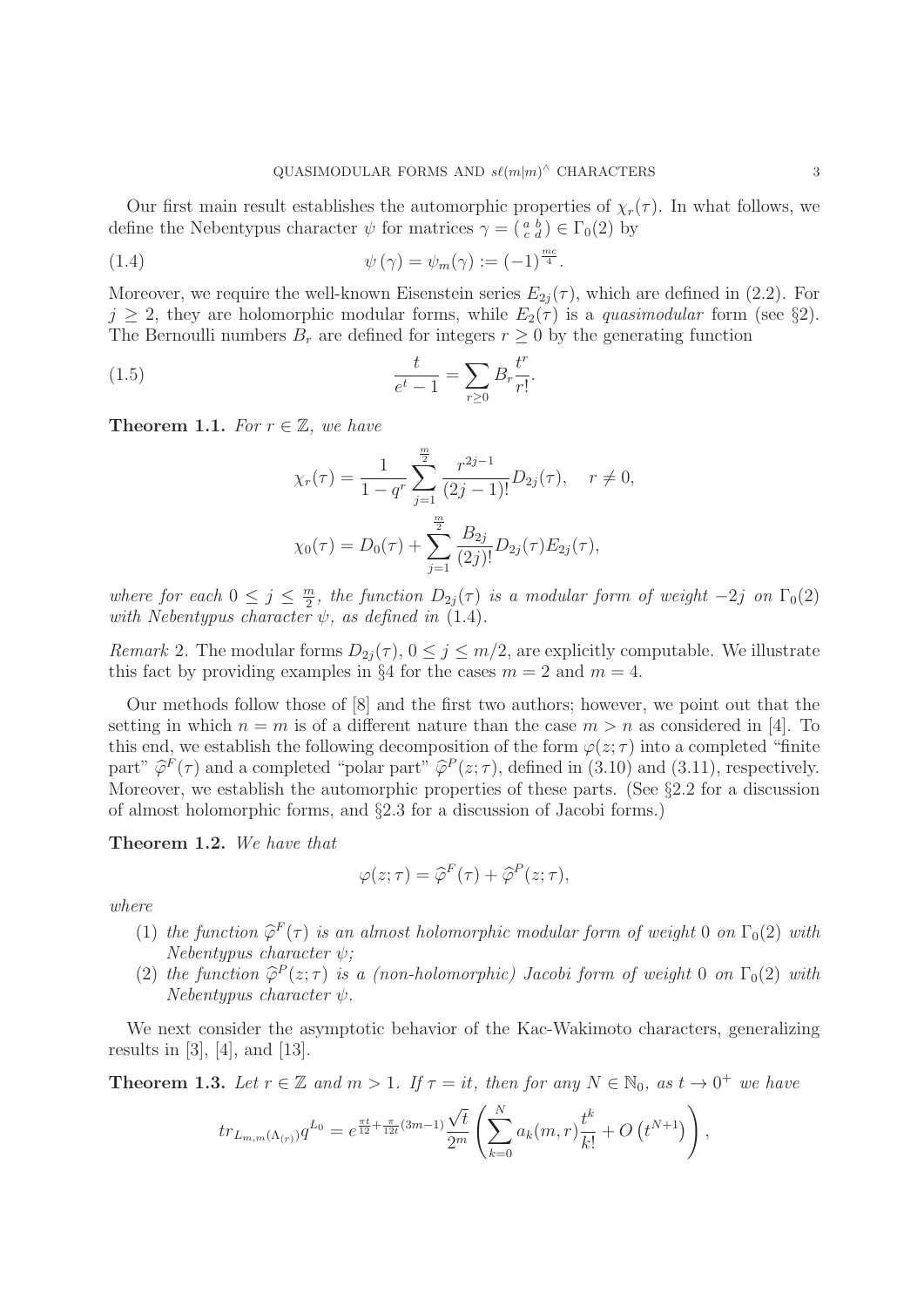where

$$
a_k(m,r) := (-2\pi i r)^k \mathcal{E}_{k,m}.
$$

Here the numbers  $\mathcal{E}_{k,m}$  are "higher" Euler numbers defined by the recurrence (3.14) and the initial conditions (3.12) and (3.13).

The remainder of the paper is structured as follows. In §2, we define the associated automorphic objects and describe their key properties. In  $\S$ 3, we prove Theorem 1.1, Theorem 1.2, and Theorem 1.3. In §4, we provide explicit examples of Theorem 1.1 for the cases  $m = 2$ and  $m = 4$ .

#### 2. Automorphic forms

Here we provide definitions and properties of various automorphic objects relevant to our treatment of the Kac-Wakimoto characters  $\text{tr}_{L_{m,m}(\Lambda_{(r)})}q^{L_0}$ .

2.1. **Modular forms.** Assume that  $\kappa \in \frac{1}{2}\mathbb{Z}$ , and  $\Gamma$  is a congruence subgroup of either  $SL_2(\mathbb{Z})$ or  $\Gamma_0(4)$ , depending on whether or not  $\kappa \in \mathbb{Z}$ , respectively. The weight  $\kappa$  slash operator, defined for a matrix  $\gamma = \begin{pmatrix} a & b \\ c & d \end{pmatrix} \in \Gamma$  and any function  $f : \mathbb{H} \to \mathbb{C}$ , is given by

$$
f\big|_{\kappa}\gamma(\tau) := j(\gamma,\tau)^{-2\kappa} f\left(\frac{a\tau + b}{c\tau + d}\right)
$$

where the automorphy factor is

$$
j(\gamma, \tau) := \begin{cases} \sqrt{c\tau + d} & \text{if } \kappa \in \mathbb{Z}, \\ \left(\frac{c}{d}\right) \varepsilon_d^{-1} \sqrt{c\tau + d} & \text{if } \kappa \in \frac{1}{2}\mathbb{Z} \backslash \mathbb{Z}, \end{cases}
$$

and

$$
\varepsilon_d := \begin{cases} 1 & \text{if } d \equiv 1 \pmod{4}, \\ i & \text{if } d \equiv 3 \pmod{4}. \end{cases}
$$

**Definition 2.4.** Let  $\kappa \in \frac{1}{2}\mathbb{Z}$ , N a positive integer, and  $\chi$  a Dirichlet character modulo N. A holomorphic modular form of weight  $\kappa$  for  $\Gamma$  with Nebentypus character  $\chi$  is a holomorphic function  $f : \mathbb{H} \to \mathbb{C}$  satisfying

- (1) For all  $\gamma = \begin{pmatrix} a & b \\ c & d \end{pmatrix} \in \Gamma$  and all  $\tau \in \mathbb{H}$ , we have  $f|_{\kappa}\gamma(\tau) = \chi(d)f(\tau)$ .
- (2) The function f is holomorphic at all cusps of  $\Gamma$ .

Meromorphic modular forms allow poles in H and the cusps and weakly holomorphic forms only in the cusps. Meromorphic modular forms and weakly holomorphic modular forms are described in detail in most standard textbooks on modular forms, including [9]. A modular form required here is Dedekind's  $\eta$ -function, defined by

(2.1) 
$$
\eta(\tau) := q^{\frac{1}{24}} \prod_{k \ge 1} (1 - q^k) .
$$

This function is well known to satisfy the following transformation law [16].

**Lemma 2.5.** For  $\gamma = \begin{pmatrix} a & b \\ c & d \end{pmatrix} \in SL_2(\mathbb{Z})$ , we have that

$$
\eta\left(\gamma\tau\right) = \rho\left(\gamma\right)\left(c\tau + d\right)^{\frac{1}{2}}\eta(\tau),
$$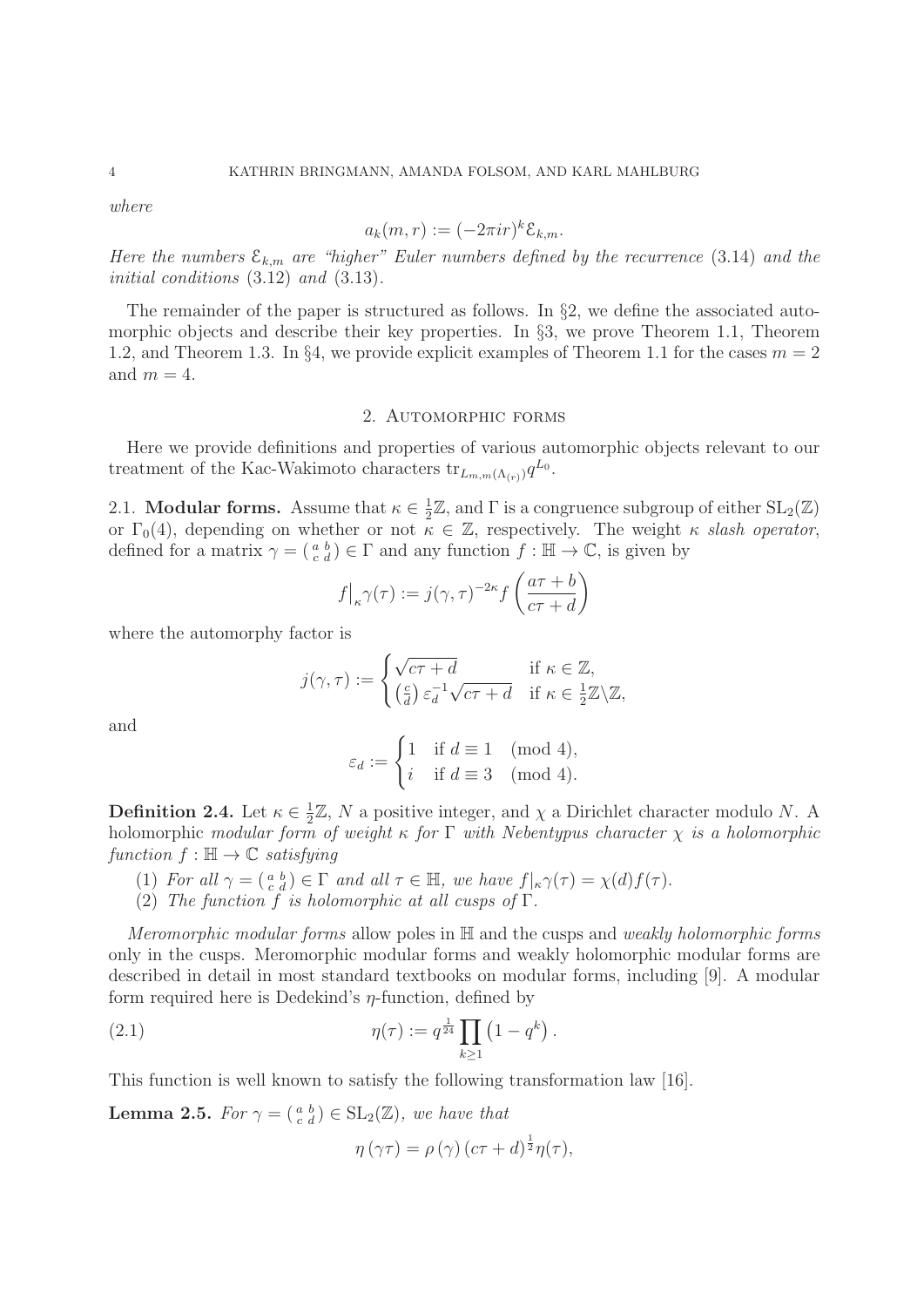where  $\rho(\gamma)$  is a 24th root of unity, which can be given explicitly in terms of Dedekind sums [16]. In particular, we have that

$$
\eta\left(-\frac{1}{\tau}\right) = \sqrt{-i\tau}\eta(\tau).
$$

We also encounter the modular Eisenstein series  $E_{2i}(\tau)$ , defined for integers  $j \geq 1$  by

(2.2) 
$$
E_{2j}(\tau) := 1 - \frac{4j}{B_{2j}} \sum_{\ell \geq 1} \sigma_{2j-1}(\ell) q^{\ell},
$$

where  $\sigma_r(\ell) := \sum_{d|\ell} d^r$ , and  $B_r$  denotes the r-th Bernoulli number (cf. (1.5)). For  $j \geq 2$ , it is well known that the Eisenstein series  $E_{2j}(\tau)$  are modular forms of weight 2j on  $SL_2(\mathbb{Z})$ .

2.2. **Almost holomorphic modular forms and quasimodular forms.** We also encounter almost holmorphic modular forms, which, as originally defined by Kaneko-Zagier [14], are functions that transform like usual modular forms, but may also include non-holomorphic terms expressed as polynomials in  $1/v$  with coefficients holomorphic in  $\mathbb H$  allowing poles at the cusps, where throughout we write  $\tau = u + iv$ .

Standard examples of almost holomorphic modular form include derivatives of holomorphic modular forms, as well as the non-holomorphic Eisenstein series  $\widehat{E}_2$ , defined by

(2.3) 
$$
\widehat{E}_2(\tau) := E_2(\tau) - \frac{3}{\pi v}.
$$

In this case the "holomorphic part" is simply

(2.4) 
$$
E_2(\tau) = 1 - 24 \sum_{n \ge 1} \sigma_1(n) q^n.
$$

In general, the holomorphic part of an almost holomorphic modular form is called a *quasi*modular form. After their introduction [14], almost holomorphic modular forms have been shown to play numerous roles in mathematics and physics (see for example the work of Aganagic-Bouchard-Klemm [1]).

2.3. **Jacobi forms.** Holomorphic Jacobi form are two-variable relatives to modular forms that were first defined by Eichler and Zagier [10] as follows.

**Definition 2.6.** A holomorphic Jacobi form of weight  $\kappa$  and index  $M$  ( $\kappa, M \in \mathbb{N}$ ) on congruence a subgroup  $\Gamma \subseteq SL_2(\mathbb{Z})$  is a holomorphic function  $\phi(z;\tau) : \mathbb{C} \times \mathbb{H} \to \mathbb{C}$  that satisfies the following properties for all  $\gamma = \begin{pmatrix} a & b \\ c & d \end{pmatrix} \in \Gamma$  and  $\lambda, \mu \in \mathbb{Z}$ .

- (1)  $\phi\left(\frac{z}{c\tau+d};\gamma\tau\right) = (c\tau+d)^{\kappa}e^{\frac{2\pi i M c z^2}{c\tau+d}}\phi(z;\tau),$
- (2)  $\phi(z + \lambda \tau + \mu; \tau) = e^{-2\pi i M(\lambda^2 \tau + 2\lambda z)} \phi(z; \tau),$
- (3)  $\phi(z;\tau)$  has a Fourier development of the form  $\sum_{n,r} c(n,r)q^n\zeta^r$ , with  $c(n,r) = 0$  unless  $n > r^2/4M$ .

For the sake of brevity, we have not given the most general definition above, but the theory of Jacobi forms developed in [10] does also allow for half-integral weights, multiplier systems, and meromorphic functions, with the obvious modifications (cf. Definition 2.4).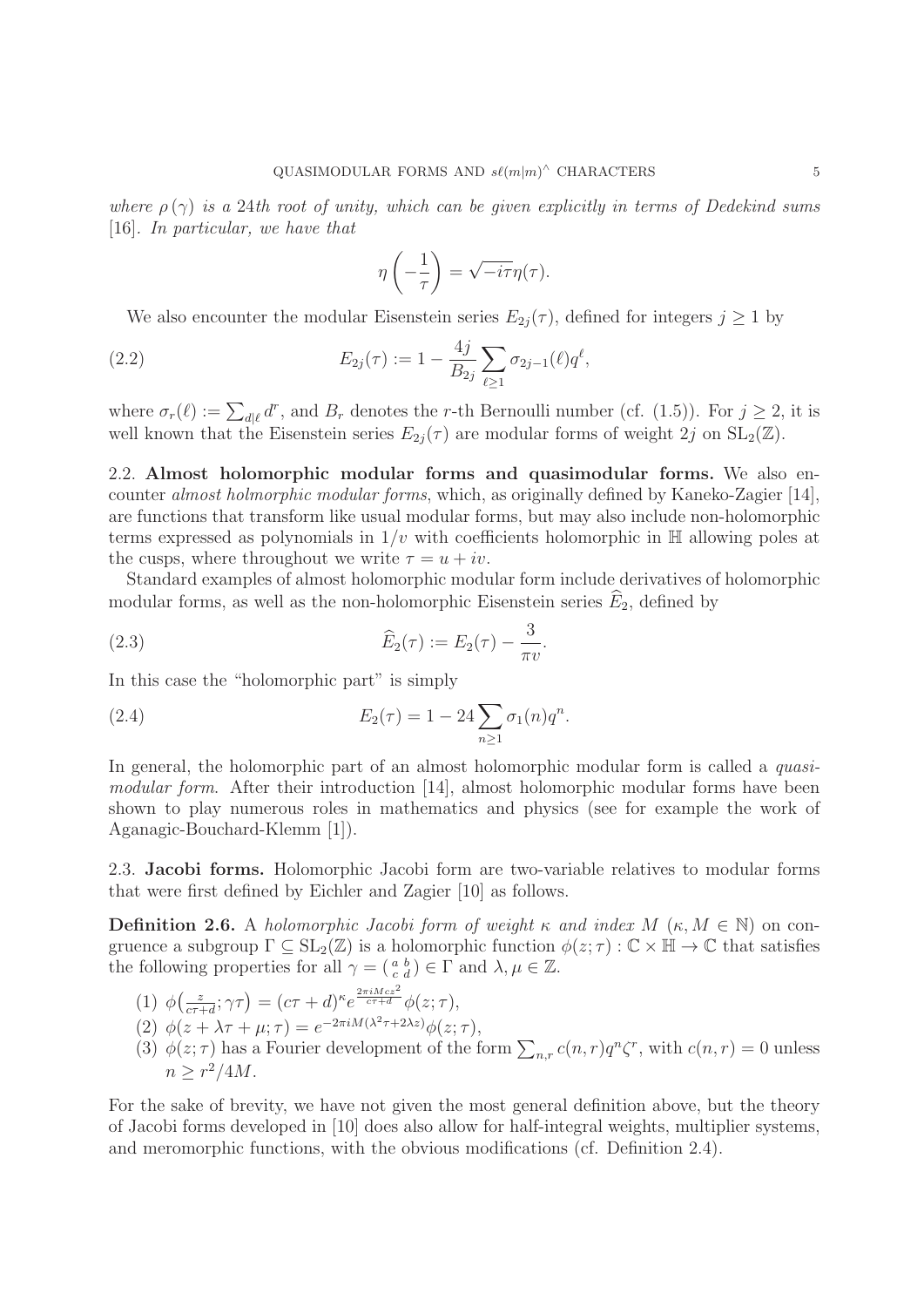The most important Jacobi form used in our treatment is Jacobi's theta function, which is defined by

(2.5) 
$$
\vartheta(z;\tau) = \vartheta(z) := \sum_{\nu \in \frac{1}{2} + \mathbb{Z}} e^{\pi i \nu^2 \tau + 2\pi i \nu (z + \frac{1}{2})}.
$$

This function is well known to satisfy the following transformation law [16, (80.31) and (80.8)].

**Lemma 2.7.** For  $\lambda, \mu \in \mathbb{Z}$ , and  $\gamma = \begin{pmatrix} a & b \\ c & d \end{pmatrix} \in SL_2(\mathbb{Z})$ , we have that

(2.6) 
$$
\vartheta(z + \lambda \tau + \mu; \tau) = (-1)^{\lambda + \mu} q^{-\frac{\lambda^2}{2}} e^{-2\pi i \lambda z} \vartheta(z; \tau),
$$

(2.7) 
$$
\vartheta\left(\frac{z}{c\tau+d};\gamma\tau\right) = \rho^3(\gamma)(c\tau+d)^{\frac{1}{2}}e^{\frac{\pi icz^2}{c\tau+d}}\vartheta(z;\tau),
$$

where  $\rho(\gamma)$  is as defined in Lemma 2.5.

We note that Lemma 2.7 essentially says that  $\vartheta$  is a Jacobi form of weight and index  $1/2$ with multiplier  $\rho^3$ .

The Jacobi theta function also satisfies the well known triple product identity

(2.8) 
$$
\vartheta(z;\tau) = -iq^{\frac{1}{8}}\zeta^{-\frac{1}{2}}\prod_{r\geq 1} (1-q^r)\left(1-\zeta q^{r-1}\right)\left(1-\zeta^{-1}q^r\right),
$$

where throughout  $\zeta := e^{2\pi i z}$ .

### 3. Proof of the theorems

As mentioned in §1 (and contrary to the case  $n = 1$ ) we do not have a multivariable Appell-Lerch sum expression for  $tr_{L_{m,n}(\Lambda_{(\ell)})}q^{L_0}$ , and therefore we instead consider the generating function given by Kac-Wakimoto for the specialized characters ch $F_{\ell}$  as in (1.1). It is not difficult to see, using (2.8), that we may rewrite the specialized Kac-Wakimoto generating function (1.1) as a quotient of Jacobi theta functions

(3.1) 
$$
\operatorname{ch} F = i^m \varphi \left( z + \frac{\tau}{2}; \tau \right),
$$

where

(3.2) 
$$
\varphi(z;\tau) := \left(\frac{\vartheta\left(z+\frac{1}{2};\tau\right)}{\vartheta(z;\tau)}\right)^m.
$$

Given  $(3.1)$  and Remark 1 in §1, we proceed by investigating the automorphic properties of the Fourier coefficients  $\chi_r(\tau)$  of  $\varphi(z;\tau)$  (as a function of z)

$$
\varphi(z;\tau) = \sum_{r \in \mathbb{Z}} \chi_r(\tau) \zeta^r.
$$

Using Lemma 2.7, noting that  $m$  is even, we establish the following transformation properties of the function  $\varphi(z;\tau)$ .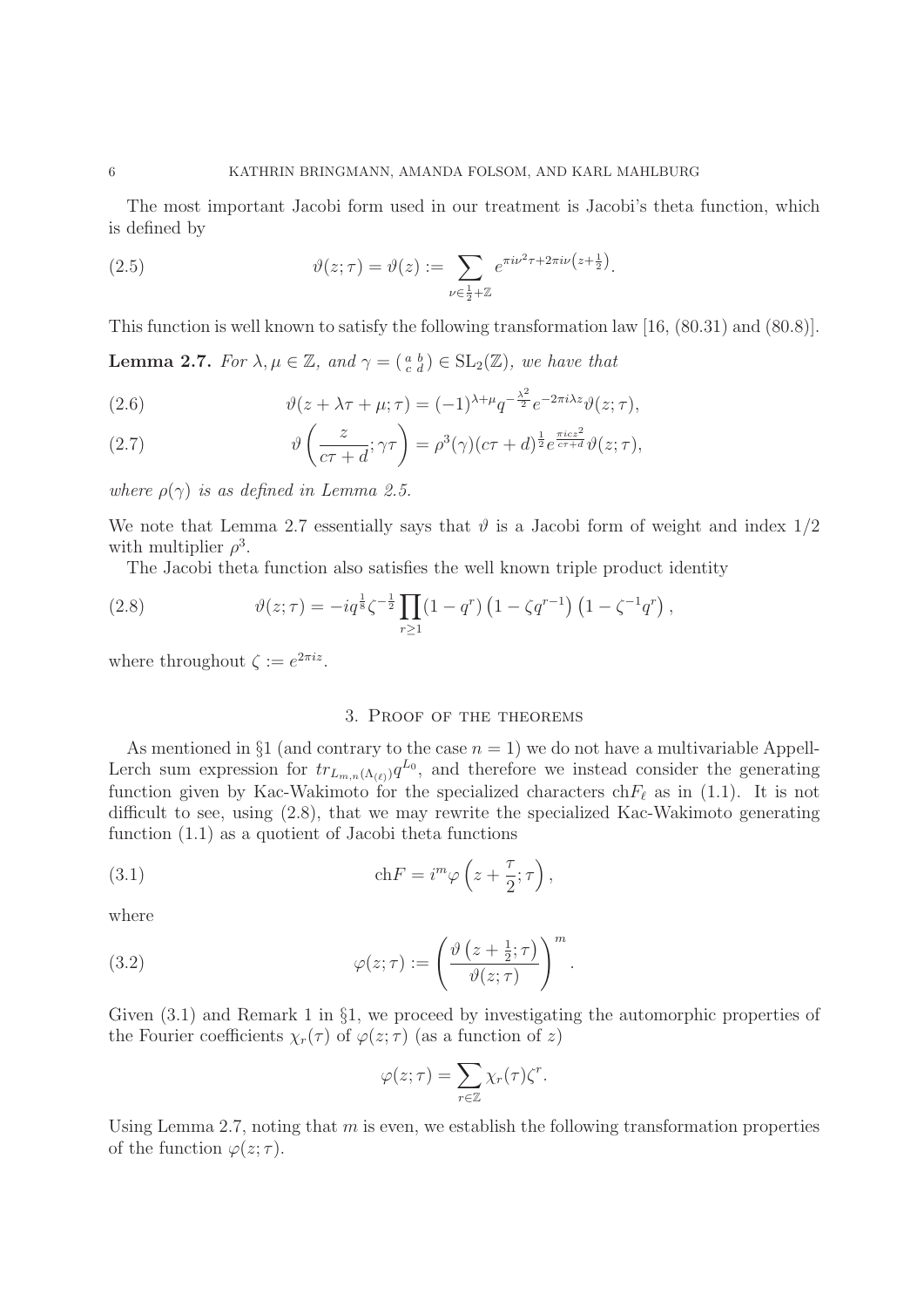**Lemma 3.8.** For  $\gamma = \begin{pmatrix} a & b \\ c & d \end{pmatrix} \in \Gamma_0(2)$ , and  $\lambda, \mu \in \mathbb{Z}$ , we have that

$$
\varphi(z + \lambda \tau + \mu; \tau) = \varphi(z; \tau),
$$

$$
\varphi\left(\frac{z}{c\tau + d}; \gamma \tau\right) = \psi(\gamma)\varphi(z; \tau).
$$

That is,  $\varphi$  is a (meromorphic) Jacobi form of weight 0 and index 0 with Nebentypus character  $\psi$ .

Using the fact that  $\vartheta(z;\tau)$  is an odd function in z together with (2.6), we find that  $\varphi(z;\tau)$ is an even function of z. Furthermore, the function  $\varphi(z;\tau)$  has a pole of order m at  $z=0$ , so we may thus write the Laurent series expansion

$$
\varphi(z;\tau) = \frac{D_m(\tau)}{(2\pi i z)^m} + \frac{D_{m-2}(\tau)}{(2\pi i z)^{m-2}} + \cdots + \frac{D_2(\tau)}{(2\pi i z)^2} + D_0(\tau) + O(z^2).
$$

Using Lemma 3.8, it is not difficult to deduce the following modular transformation properties of the functions  $D_{2i}$ .

**Lemma 3.9.** For all  $\gamma = \begin{pmatrix} a & b \\ c & d \end{pmatrix} \in \Gamma_0(2)$ , we have that for each  $0 \le j \le m/2$ 

$$
D_{2j}(\gamma \tau) = \psi(\gamma)(c\tau + d)^{-2j} D_{2j}(\tau).
$$

Moreover the functions  $D_{2i}$  are weakly holomorphic on  $\mathbb{H}$ .

Following [8], we define the "finite part"  $\varphi^F(\tau)$  and the "polar part"  $\varphi^P(z;\tau)$  of the form  $\varphi(z;\tau)$  by

(3.3) 
$$
\varphi^F(\tau) := D_0(\tau) + \sum_{j=1}^{\frac{m}{2}} \frac{B_{2j}}{(2j)!} D_{2j}(\tau) E_{2j}(\tau),
$$

(3.4) 
$$
\varphi^{P}(z;\tau) := \sum_{j=1}^{\frac{m}{2}} \frac{D_{2j}(\tau)}{(2j-1)!} \sum_{r \neq 0} \frac{r^{2j-1}}{1-q^r} \zeta^{r},
$$

where the Eisenstein series  $E_{2j}(\tau)$  are defined in (2.2).

**Proposition 3.10.** We have that

$$
\varphi(z;\tau) = \varphi^F(\tau) + \varphi^P(z;\tau),
$$

where  $\varphi^F(\tau)$  and  $\varphi^P(z;\tau)$  are defined in (3.3) and (3.4), respectively. Proof. We start by rewriting (3.4). A direct calculation gives that

$$
\sum_{r \neq 0} \frac{r^{2j-1}}{1-q^r} \zeta^r = \partial_z^{2j-1} \left( \sum_{r \geq 0} \frac{1}{1-\zeta q^r} - \sum_{r > 0} \frac{\zeta^{-1} q^r}{1-\zeta^{-1} q^r} \right)
$$

with  $\partial_z := \frac{1}{2\pi i}$  $\frac{d}{dz}$ . Next we note that we have

$$
\left(\sum_{r\geq 0} \frac{1}{1 - \zeta q^r} - \sum_{r>0} \frac{\zeta^{-1} q^r}{1 - \zeta^{-1} q^r}\right) = -\frac{1}{2\pi i z} + O(1),
$$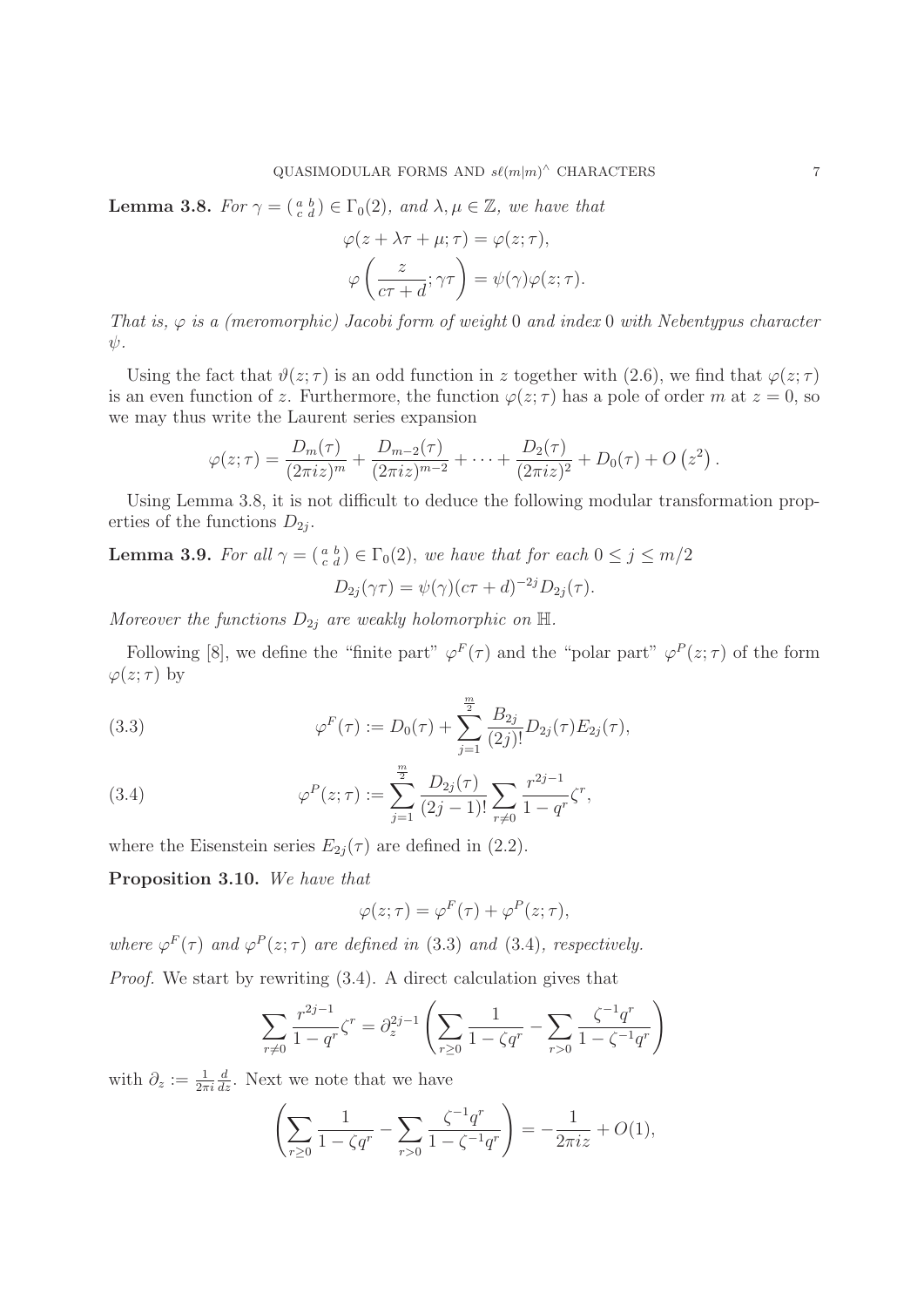and thus

(3.5) 
$$
\partial_z^{2j-1} \left( \sum_{r\geq 0} \frac{1}{1 - \zeta q^r} - \sum_{r>0} \frac{\zeta^{-1} q^r}{1 - \zeta^{-1} q^r} \right) = \frac{(2j-1)!}{(2\pi i z)^{2j}} + O(1).
$$

Thus, from Lemma 3.8, (3.4), and (3.5), we deduce that  $\varphi - \varphi^P$  is a bounded, holomorphic, function (in  $z$ ), hence by Liouville's theorem, is constant. To determine its value, we compute (3.6)

$$
\varphi(z;\tau) - \varphi^{P}(z;\tau) = \lim_{z \to 0} \left( \varphi(z;\tau) - \sum_{j=1}^{\frac{m}{2}} \frac{D_{2j}(\tau)}{(2j-1)!} \partial_{z}^{2j-1} \left( \frac{1}{1-\zeta} \right) \right)
$$

$$
- \sum_{j=1}^{\frac{m}{2}} D_{2j}(\tau) \frac{\partial_{z}^{2j-1}}{(2j-1)!} \left[ \sum_{r>0} \frac{1}{1-\zeta q^{r}} - \sum_{r>0} \frac{\zeta^{-1}q^{r}}{1-\zeta^{-1}q^{r}} \right]_{z=0}.
$$

First, we find that

$$
\partial_z^{2j-1} \left[ \sum_{r>0} \frac{1}{1 - \zeta q^r} - \sum_{r>0} \frac{\zeta^{-1} q^r}{1 - \zeta^{-1} q^r} \right]_{z=0} = \partial_z^{2j-1} \left[ \sum_{\substack{r>0 \ \ell \ge 0}} \zeta^\ell q^{r\ell} - \sum_{\substack{r>0 \ \ell \ge 0}} \zeta^{-(\ell+1)} q^{r(\ell+1)} \right]_{z=0}
$$
\n
$$
= 2 \sum_{r,\ell>0} \ell^{2j-1} q^{r\ell} = \frac{B_{2j}}{2j} \left( 1 - E_{2j}(\tau) \right).
$$

Using the generating function for Bernoulli numbers (1.5), we find moreover that

(3.8) 
$$
\partial_z^{2j-1} \left[ \frac{1}{1-\zeta} + \frac{1}{2\pi i z} \right]_{z=0} = -\frac{B_{2j}}{2j}.
$$

Finally, we use the fact that

(3.9) 
$$
\partial_z^{2j-1}\left(\frac{1}{2\pi iz}\right) = -\frac{(2j-1)!}{(2\pi iz)^{2j}}.
$$

Inserting  $(3.7), (3.8),$  and  $(3.9)$  into  $(3.6),$  we find that

$$
\varphi(z;\tau) - \varphi^{P}(z;\tau) = D_0(\tau) + \sum_{j=1}^{\frac{m}{2}} \frac{B_{2j}}{(2j)!} D_{2j}(\tau) E_{2j}(\tau) = \varphi^{F}(\tau).
$$

*Proof of Theorem 1.1.* The expressions for  $\chi_r$  in Theorem 1.1 follow immediately in Proposition 3.10. That the functions  $D_{2j}(\tau)$  transform as claimed follows from Lemma 3.9.  $\Box$ 

Next we define the following (non-holomorphic) completed functions

(3.10) 
$$
\widehat{\varphi}^F(\tau) := \varphi^F(\tau) - \frac{D_2(\tau)}{4\pi v},
$$

(3.11) 
$$
\widehat{\varphi}^P(z;\tau) := \varphi^P(z;\tau) + \frac{D_2(\tau)}{4\pi v}.
$$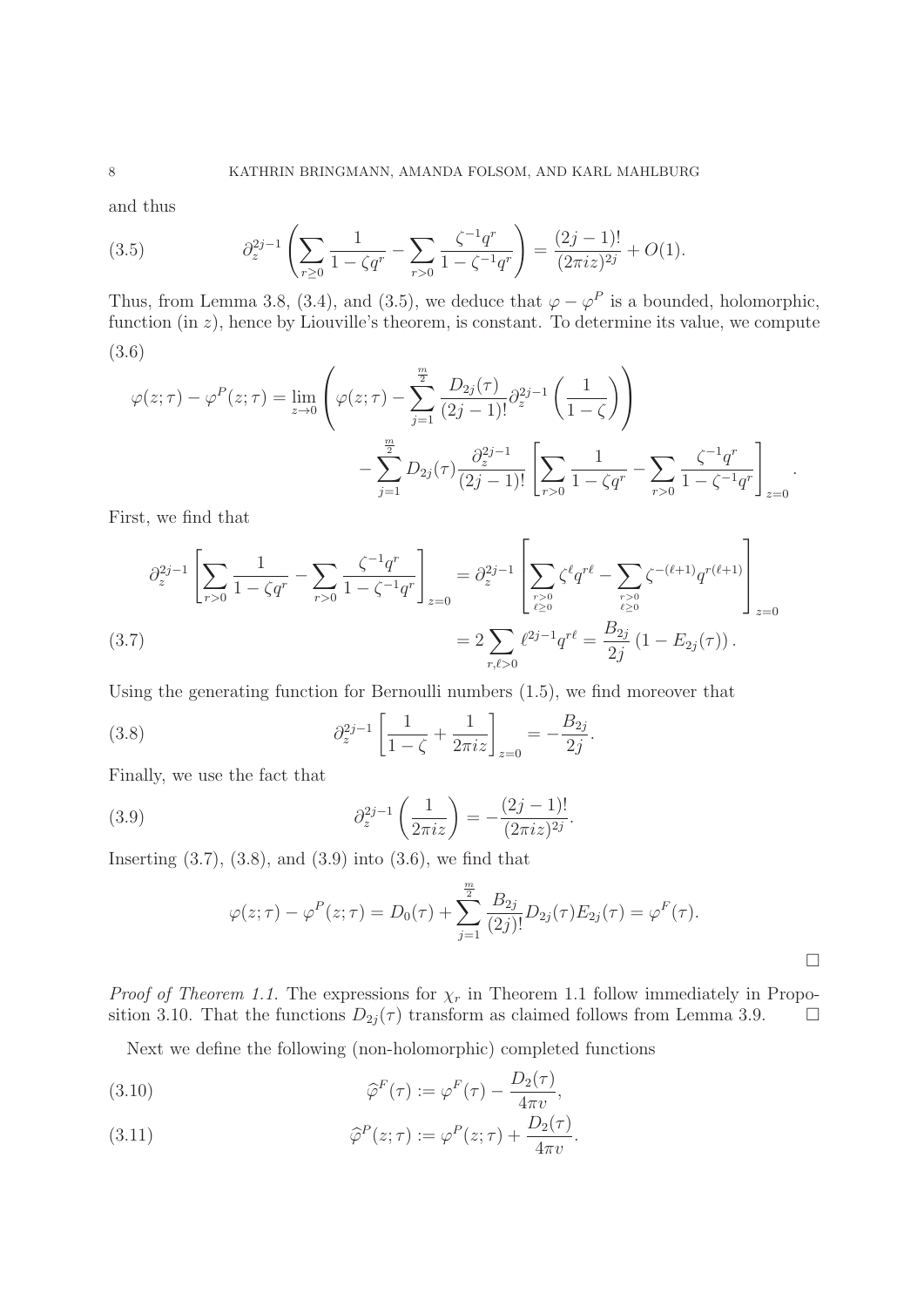*Proof of Theorem 1.2.* Lemma 3.9 implies that for  $0 \le j \le \frac{m}{2}$ , the function  $D_{2j}(\tau)$  is a weight  $-2j$  modular form on  $\Gamma_0(2)$  with Nebentypus character  $\psi$ ; we also know that the Eisenstein series  $E_{2j}$  is modular of weight 2j on  $SL_2(\mathbb{Z})$  for  $j > 1$ . Using these facts, as well as  $(2.3)$ , we find that the completed function  $\hat{\varphi}^F$  is an almost holomorphic form of weight 0 on  $\Gamma_0(2)$ with Nebentypus character  $\psi$ , as claimed. The remainder of Theorem 1.2 follows by further appealing to Lemma 3.8, Proposition 3.10, and the definition of  $\hat{\varphi}^P$  from (3.11).

*Proof of Theorem 1.3.* Since the proof is very similar to the case  $m>n$ , which is considered in detail in [4], we only give a sketch of proof here. We require certain generalized Euler numbers. To be more precise, for integers  $k \geq 0$  we define:

(3.12) 
$$
\mathcal{E}_{k,1} := (-2i)^{-k} E_k,
$$

(3.13) 
$$
\mathcal{E}_{k,2} := \frac{2i^{-k}}{\pi} B_k \left( \frac{1}{2} \right),
$$

where the Euler polynomials  $E_k(z)$  and Bernoulli polynomials  $B_k(z)$  are given by the generating functions

$$
\sum_{k\geq 0} E_k(z) \frac{x^k}{k!} := \frac{2e^{xz}}{e^x + 1}, \qquad \sum_{k\geq 0} B_k(z) \frac{x^k}{k!} := \frac{xe^{zx}}{e^x - 1},
$$

and  $E_k := E_k(0)$ . For any  $n \ge 1$  and  $k \ge 0$ , we build on the initial functions (3.12) and (3.13) and define generalized Euler functions by the following recurrence:

(3.14) 
$$
\mathcal{E}_{k,n+2} = \frac{n}{(n+1)} \mathcal{E}_{k,n} + \frac{k(k-1)}{\pi^2 n(n+1)} \mathcal{E}_{k-2,n},
$$

where we take  $\mathcal{E}_{k,n} := 0$  if  $k < 0$ .

Using Cauchy's formula, it is easy to conclude from Lemma 2.5 and Lemma 2.7 that

$$
(3.15) \t tr_{L_{m,m}(\Lambda_{(r)})} q^{L_0} = \frac{1}{\sqrt{t}2^m} e^{\frac{\pi t}{12} + \frac{\pi}{12t}(3m-1)} \int_{-\frac{1}{2}}^{\frac{1}{2}} \frac{e^{-2\pi i ru}}{\cosh\left(\frac{\pi u}{t}\right)^m} \left(1 + O\left(e^{\frac{2\pi |u|}{t} - \frac{\pi}{t}}\right)\right) du.
$$

To complete the proof, it thus suffices to understand the asymptotic behavior of

(3.16) 
$$
\int_{-\frac{1}{2}}^{\frac{1}{2}} \frac{1}{\cosh\left(\frac{\pi u}{t}\right)^m} \left(e^{-2\pi i r u} + O\left(e^{\frac{2\pi |u|}{t} - \frac{\pi}{t}}\right)\right) du.
$$

We extend the integral to all of  $\mathbb{R}$ , where a change of variables then gives

$$
t\int_{\mathbb{R}}\frac{e^{-2\pi i rut}}{\cosh\left(\pi u\right)^{m}}du=t\sum_{k=0}^{N}\frac{(-2\pi i r t)^{k}}{k!}\int_{\mathbb{R}}\frac{u^{k}}{\cosh\left(\pi u\right)^{m}}du+O\left(t^{N+2}\right).
$$

These integrals were evaluted in [4], where it was shown that

$$
\int_{\mathbb{R}} \frac{u^k}{\cosh(\pi u)^m} du = \mathcal{E}_{k,m}.
$$

The error introduced by extending the integration range in (3.16) may be bounded by

$$
\int_{\frac{1}{2}}^{\infty} e^{-\frac{\pi m u}{t}} du \ll t e^{-\frac{\pi m}{2t}}.
$$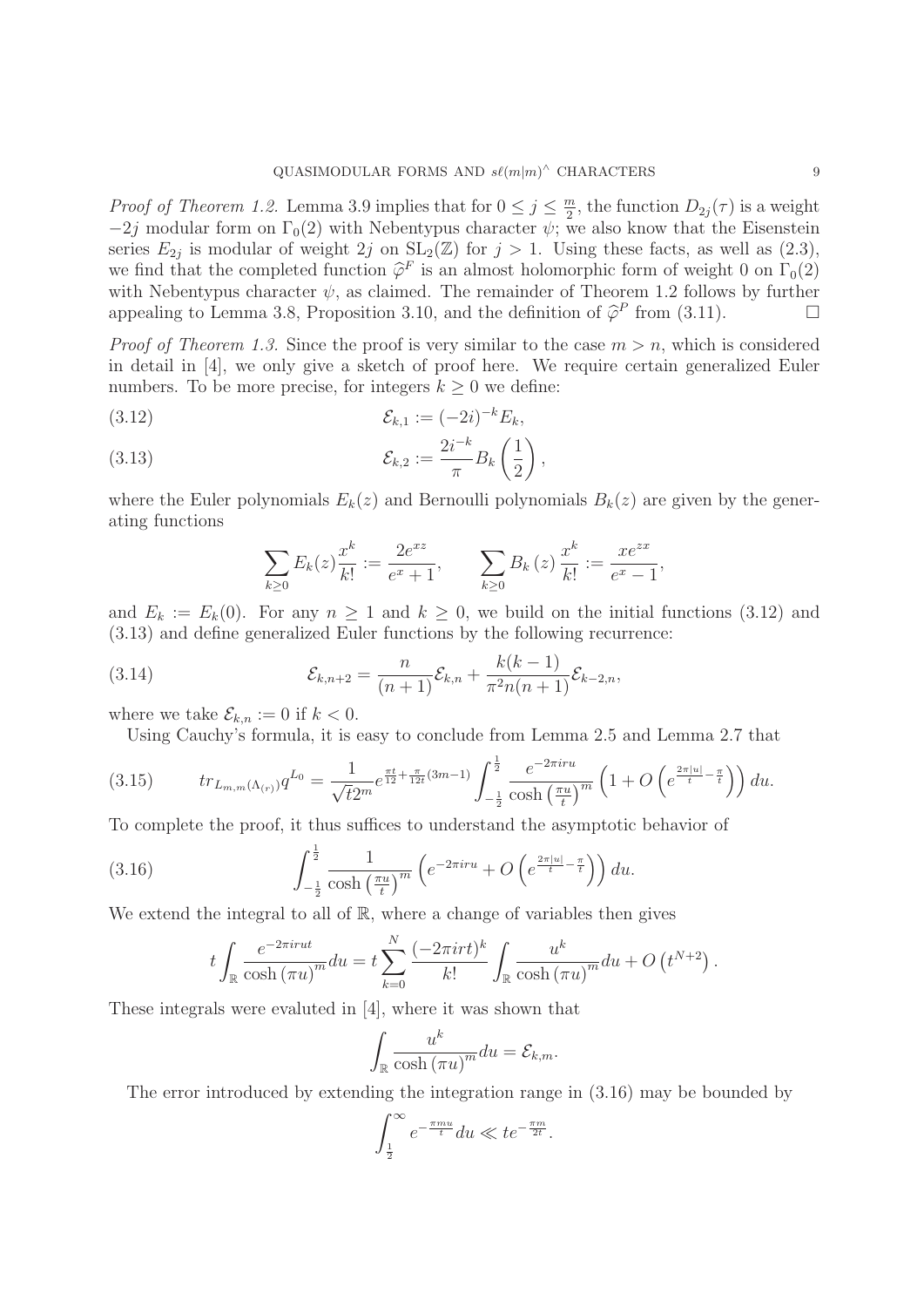Finally the error coming from the error term in (3.16) may be bounded by

$$
\int_{-\frac{1}{2}}^{\frac{1}{2}} \frac{e^{\frac{2\pi|u|}{t} - \frac{\pi}{t}}}{\cosh\left(\frac{\pi u}{t}\right)^m} du = 2e^{-\frac{\pi}{t}} \int_0^{\frac{1}{2}} \frac{e^{\frac{2\pi u}{t}}}{\cosh\left(\frac{\pi u}{t}\right)^m} du \ll e^{-\frac{\pi}{t}} \int_0^{\frac{1}{2}} e^{\frac{\pi u}{t}(2-m)} du \ll e^{-\frac{\pi}{t}}.
$$

## 4. Examples

In this section we illustrate Theorem 1.1 by providing examples of the first two cases. Our techniques follow the computations of §4 from [4].

**Example 1.**  $(m = 2)$  We start by writing

$$
\vartheta\left(z+\frac{1}{2}\right) = \vartheta\left(\frac{1}{2}\right) + \vartheta''\left(\frac{1}{2}\right)\frac{z^2}{2!} + O\left(z^4\right),
$$

$$
\vartheta^*(z) = \vartheta^*(0) + \vartheta^{*''}(0)\frac{z^2}{2!} + O\left(z^4\right),
$$

where  $\vartheta^*(z) := \vartheta(z)/z$ . We therefore have

$$
(4.1)
$$

$$
\varphi(z) = \frac{\left(\vartheta\left(\frac{1}{2}\right) + \vartheta''\left(\frac{1}{2}\right)\frac{z^2}{2} + O\left(z^4\right)\right)^2}{z^2 \left(\vartheta^*(0) + \vartheta^{*\prime\prime}(0)\frac{z^2}{2} + O\left(z^4\right)\right)^2} = \frac{1}{z^2} \frac{\vartheta\left(\frac{1}{2}\right)^2}{\vartheta^*(0)^2} \left(1 + \left(\frac{\vartheta''\left(\frac{1}{2}\right)}{\vartheta\left(\frac{1}{2}\right)} - \frac{\vartheta^{*\prime\prime}(0)}{\vartheta^*(0)}\right) z^2 + O\left(z^4\right)\right).
$$

A direct calculation yields that

(4.2) 
$$
\vartheta\left(\frac{1}{2};\tau\right) = -2\frac{\eta(2\tau)^2}{\eta(\tau)}, \qquad \vartheta^*(0;\tau) = -2\pi\eta^3(\tau), \n\frac{1}{(2\pi i)^2}\frac{\vartheta''\left(\frac{1}{2};\tau\right)}{\vartheta\left(\frac{1}{2};\tau\right)} = -\frac{1}{12}E_2(\tau) + \frac{1}{3}E_2(2\tau), \qquad \frac{1}{(2\pi i)^2}\frac{\vartheta^{*''}(0;\tau)}{\vartheta^{*}(0;\tau)} = \frac{1}{12}E_2(\tau).
$$

Using these facts together with (4.1), we deduce that

$$
D_2(\tau) = -4 \frac{\eta^4(2\tau)}{\eta^8(\tau)},
$$
 and  $D_0(\tau) = \frac{2}{3} \frac{\eta^4(2\tau)}{\eta^8(\tau)} (E_2(\tau) - 2E_2(2\tau)).$ 

**Example 2.**  $(m = 4)$  We may write

$$
\vartheta\left(z+\frac{1}{2}\right) = \vartheta\left(\frac{1}{2}\right) + \vartheta''\left(\frac{1}{2}\right)\frac{z^2}{2!} + \vartheta^{(4)}\left(\frac{1}{2}\right)\frac{z^4}{4!} + O\left(z^6\right),
$$
  

$$
\vartheta^*(z) = \vartheta^*(0) + \vartheta^{*''}(0)\frac{z^2}{2!} + \vartheta^{*(4)}(0)\frac{z^4}{4!} + O\left(z^6\right),
$$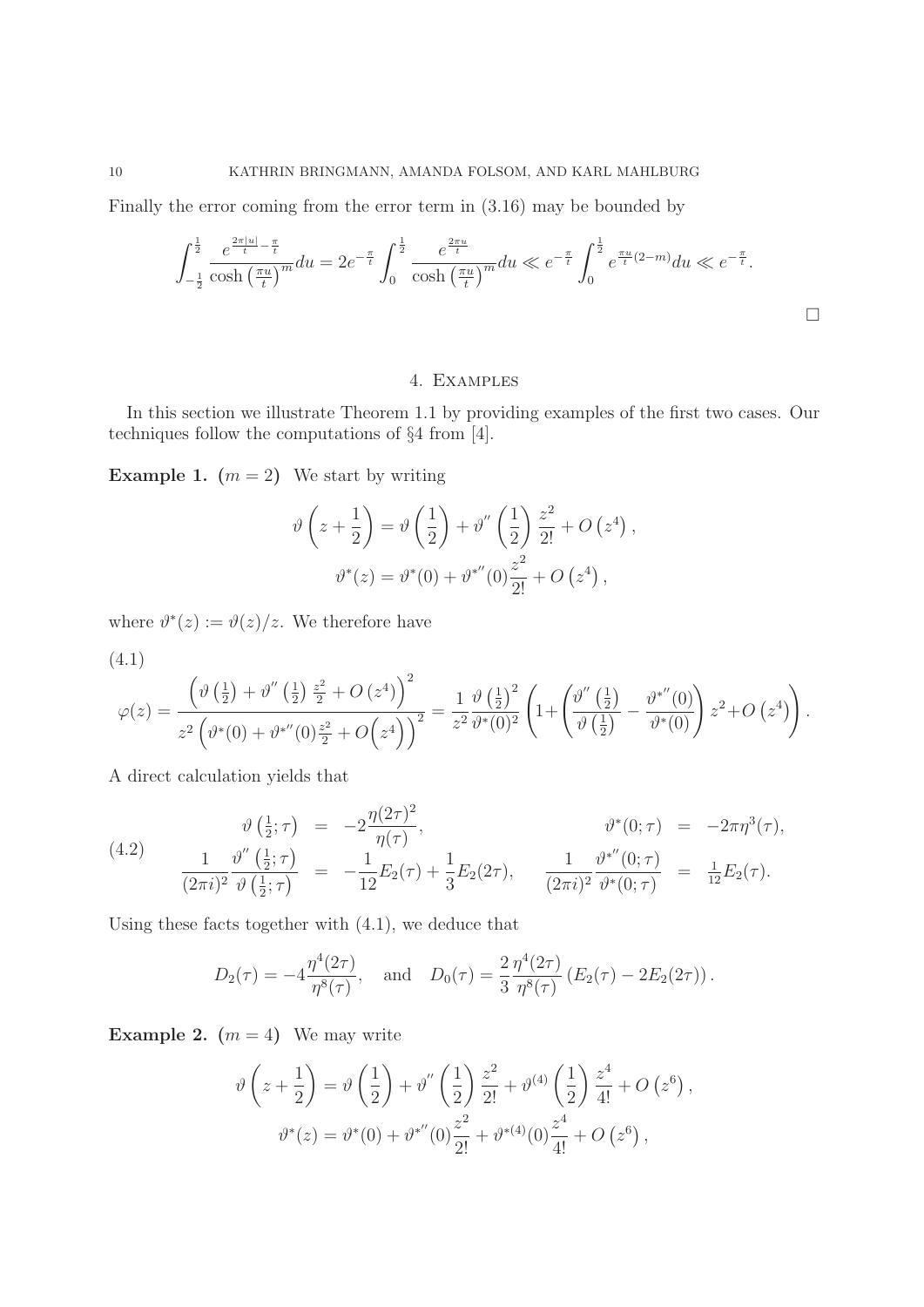so that

$$
\varphi(z) = \frac{\left(\vartheta\left(\frac{1}{2}\right) + \vartheta''\left(\frac{1}{2}\right)\frac{z^2}{2} + \vartheta^{(4)}\left(\frac{1}{2}\right)\frac{z^4}{4!} + O\left(z^6\right)\right)^4}{z^4 \left(\vartheta^*(0) + \vartheta^{*''}(0)\frac{z^2}{2} + \vartheta^{*}(4)(0)\frac{z^4}{4!} + O\left(z^6\right)\right)^4}
$$
  
\n
$$
= \frac{1}{z^4} \frac{\vartheta\left(\frac{1}{2}\right)^4}{\vartheta^*(0)^4} \left(1 + 2\left(\frac{\vartheta''\left(\frac{1}{2}\right)}{\vartheta\left(\frac{1}{2}\right)} - \frac{\vartheta^{*''}(0)}{\vartheta^*(0)}\right)z^2 + \frac{1}{6}\left(\vartheta\left(\frac{\vartheta''\left(\frac{1}{2}\right)}{\vartheta\left(\frac{1}{2}\right)}\right)^2 - 24\left(\frac{\vartheta''\left(\frac{1}{2}\right)}{\vartheta\left(\frac{1}{2}\right)}\right)\left(\frac{\vartheta^{*''}(0)}{\vartheta^*(0)}\right) + 15\left(\frac{\vartheta^{*''}(0)}{\vartheta^*(0)}\right)^2 + \left(\frac{\vartheta^{(4)}\left(\frac{1}{2}\right)}{\vartheta\left(\frac{1}{2}\right)}\right) - \left(\frac{\vartheta^{*}(4)(0)}{\vartheta^*(0)}\right)\right)z^4 + O\left(z^6\right).
$$
  
\n(4.3)

In addition to  $(4.2)$ , we similarly establish that the remaining terms in  $(4.3)$  satisfy

(4.4) 
$$
\frac{\vartheta^{(4)}(\frac{1}{2};\tau)}{\vartheta(\frac{1}{2};\tau)} = (2\pi i)^4 \left( -\frac{7}{48} E_2^2(\tau) - \frac{1}{3} E_2^2(2\tau) + \frac{1}{24} E_4(\tau) + \frac{1}{2} E_2(\tau) E_2(2\tau) \right),
$$

(4.5) 
$$
\frac{\partial^{*(4)}(0;\tau)}{\partial^{*(0)}(\tau)} = (2\pi i)^4 \left( -\frac{1}{120} E_4(\tau) + \frac{1}{48} E_2^2(\tau) \right).
$$

Using  $(4.2)$ ,  $(4.3)$ ,  $(4.4)$ , and  $(4.5)$ , we find that

$$
D_4(\tau) = 16 \frac{\eta^8(2\tau)}{\eta^{16}(\tau)},
$$
  
\n
$$
D_2(\tau) = -\frac{16}{3} \frac{\eta^8(2\tau)}{\eta^{16}(\tau)} (E_2(\tau) - 2E_2(2\tau)),
$$
  
\n
$$
D_0(\tau) = \frac{4}{3} \frac{\eta^8(2\tau)}{\eta^{16}(\tau)} \left( \frac{1}{10} E_4(\tau) + \frac{1}{3} (E_2(\tau) - 2E_2(2\tau))^2 \right).
$$

### **REFERENCES**

- [1] M. Aganagic, V. Bouchard, and A. Klemm, *Topological strings and (almost) modular forms*, Comm. Math. Phys. **277** no. 3 (2008), 771-819.
- [2] R. Borcherds, Monstrous Moonshine and Monstrous Lie Superalgebras, Invent. Math. **109** (1992), 405- 444.
- [3] K. Bringmann and A. Folsom, On the asymptotic behavior of Kac-Wakimoto characters, Proc. Amer. Math. Soc., accepted for publication.
- [4] K. Bringmann and A. Folsom, Almost harmonic Maass forms and Kac-Wakimoto characters, J. Reine Angew. Math. (Crelle's J.), accepted for publication.
- [5] K. Bringmann and K. Ono, Some characters of Kac and Wakimoto and nonholomorphic modular functions, Math. Ann. **345** (2009), 547-558.
- [6] K. Bringmann and K. Ono, Dyson's ranks and Maass forms, Ann. of Math. **171** (2010), 419–449.
- [7] J. Conway and S. Norton, Monstrous Moonshine, Bull. Lond. Math. Soc. **11** (1979), 308-339.
- [8] A. Dabholkar, S. Murthy, and D. Zagier, Quantum black holes, wall crossing, and mock modular forms, preprint.
- [9] F. Diamond and J. Shurman, A first course in modular forms, Grad. Texts in Math. **228**, Springer,  $(2005).$
- [10] M. Eichler and D. Zagier, *The theory of Jacobi forms*, Progr. Math. **55** Birkhäuser Boston, Boston, MA, (1985).
- [11] A. Folsom, Kac-Wakimoto characters and universal mock theta functions, Trans. Amer. Math. Soc. **363** (2011), 439-455.